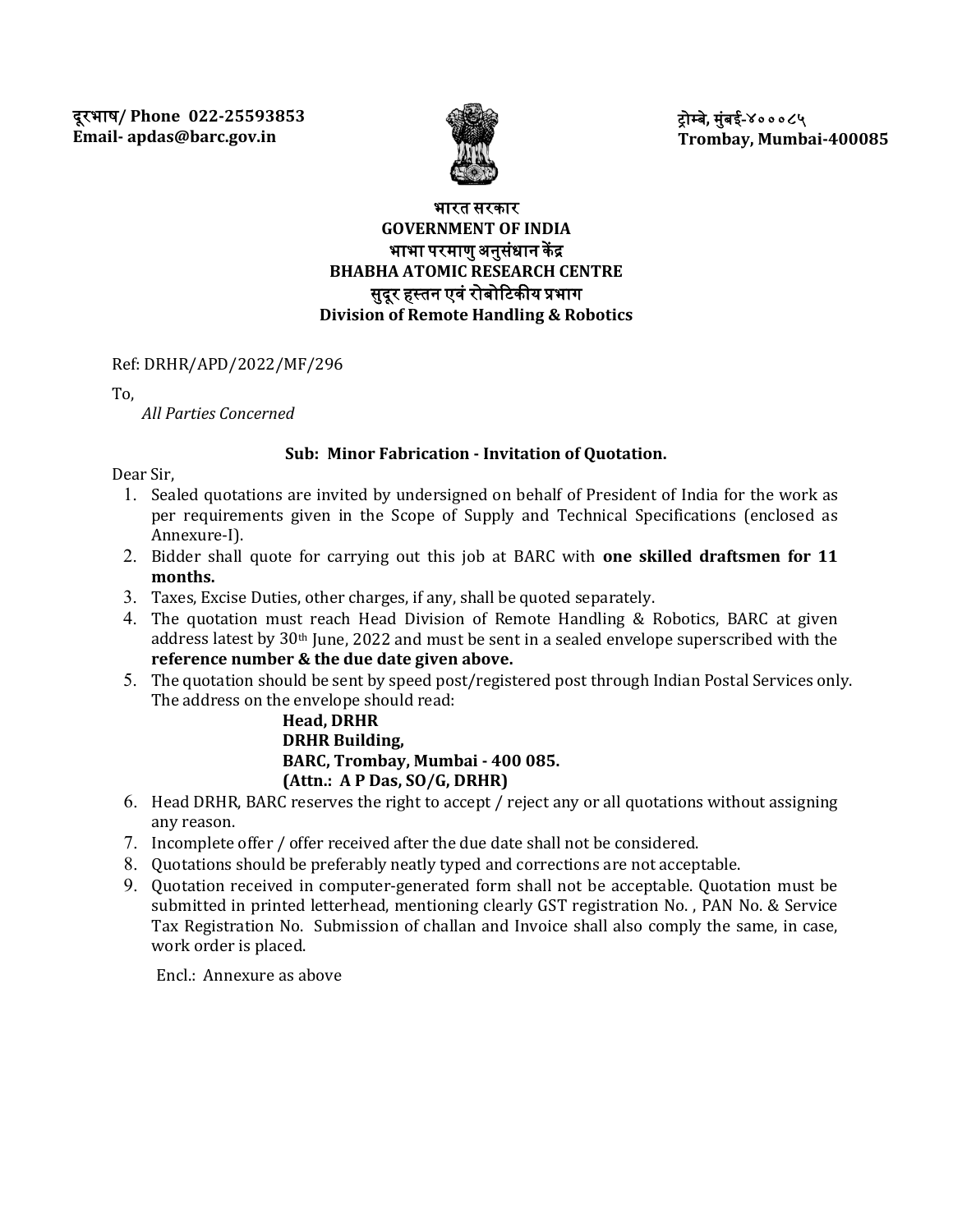# **Annexure-I Scope of Supply and Technical Specifications**

#### **Introduction:**

These specifications establish the requirements/execution of engineering drawing/ drafting work for the projects being undertaken by DRHR, BARC. The drawing/ drafting work shall be based on sketches/drawings furnished by our group.

# **Scope of Work:**

Scope of the work involves preparation of engineering 2D drawings and 3D modeling using commercial software package, checking out drawings for drafting errors, carrying out corrections/ modifications as felt necessary by DRHR, BARC. Following table summarizes quantity of the deliverable items-

| Sr. No. | Deliverable Items                                                   | Quantity   |
|---------|---------------------------------------------------------------------|------------|
|         | 2D Drawings with associated 3D models for the following projects :- | 50/project |
|         | 1) Tray rod handling Cell Automation                                |            |
|         | 2) Dose calibration setup using X-Ray Source                        |            |
|         | 3) Eye Plaque spatial Dosimeter unit                                |            |
|         |                                                                     |            |

## **Free Issue Material:**

No free issue material for this work order.

## **Review and Acceptance Procedure:**

Review of the work shall be carried out by DRHR, BARC representative, to check its content and conformity to specifications.

## **Place of work and Infrastructure provided:**

All work covered in the scope is to be carried out at New DRHR building, DRHR, BARC, Mumbai. DRHR, BARC will provide necessary software, hardware, consumables and seating arrangement required to accomplish job. The contractor will not be permitted to take the work (in any form) outside BARC. Mobile, camera, laptop, USB drive, tools, CD or any other electronic items are not allowed to be carried into BARC premises.

## **Requirement of Manpower:**

1. Contractor should deploy a draftsman well trained in commercial software packages. The draftsman should have recognized industrial training degree (Diploma/ITI) in draftsman Mechanical and should have at least 3 years of industrial experience of 2D drafting and 3D modeling using commercial software package.

2. In case the contractor's draftsman is found unsuitable by the DRHR, BARC for the assigned job, the contractor shall provide a acceptable replacement within one week from the date of written communication issued by DRHR, BARC to the contractor.

3. The contractor's draftsman will work on BARC's working days (Monday to Friday excluding BARC declared holidays) from 10AM to 6PM. Modification in working hours and working days will be in scope of DRHR, BARC. No transport facility will be provided by BARC.

4. The contractor's draftsman who will work in BARC premises should necessarily have identity documents issued by the contractor and valid identity documents like AADHAR card, PAN card, Police Verification Certificate. All necessary documents required by BARC security, including the foregoing need to be arranged by the contractor at no expense to the BARC.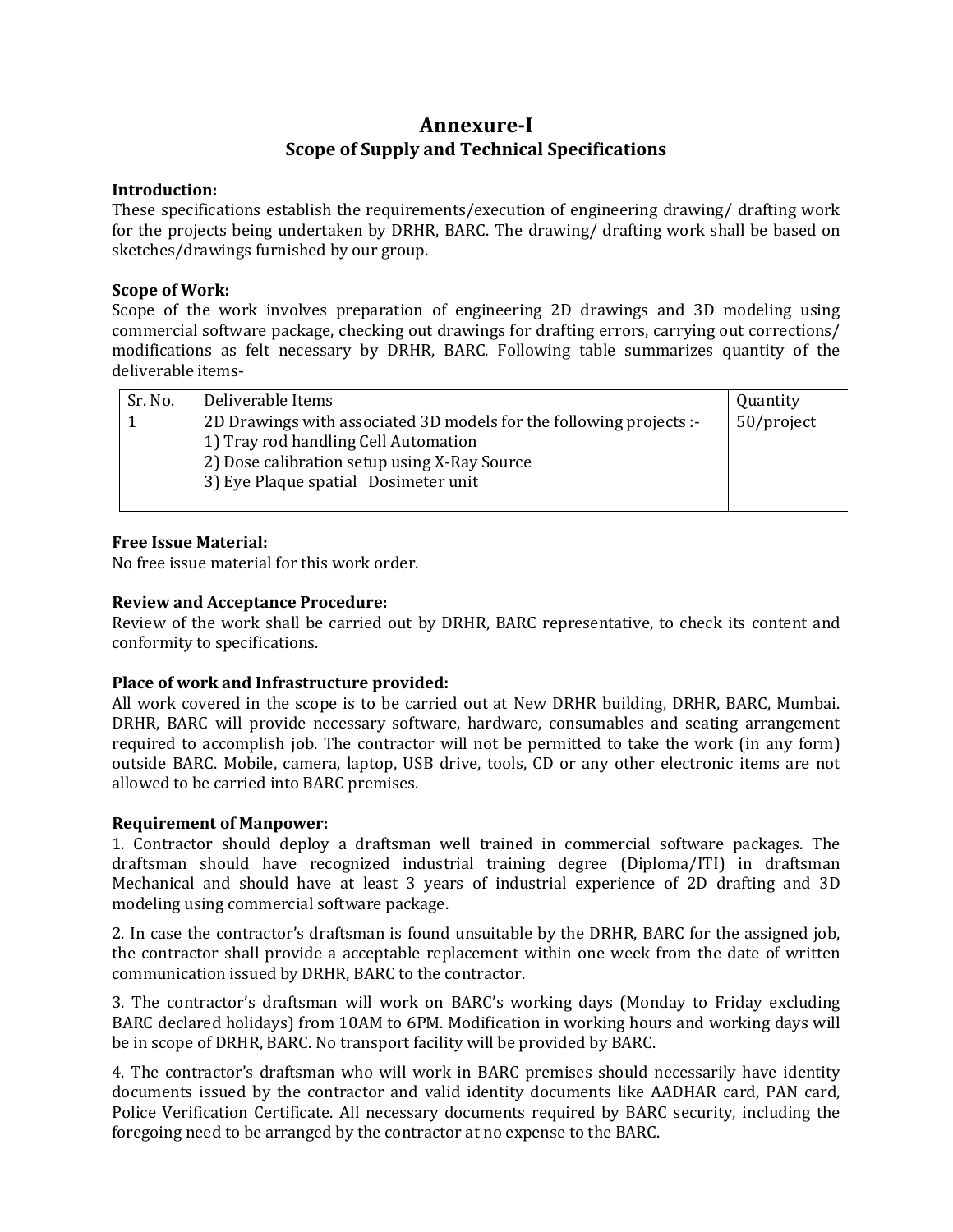# **Vendor qualification and Technical Demonstration:**

1. At the time of bid-evaluation, the offer received will be technically evaluated on the basis of the technical merits of the draftsman proposed by the bidder/vendor to be deployed for the work.

2. A trade test will be arranged by DRHR, BARC as a part of vendor qualification. The vendor shall arrange the availability of their draftsman for the test at no cost to BARC. The vendor and their personal, qualified for trade test shall be considered for further assessment.

3. The vendors whose team has qualified on the basis of trade test may be visited by the representative of DRHR, BARC wherein the vendor will present the similar work carried out by them and demonstrate their infrastructure and working process at their venue.

4. At the time of bid/offer submission, the bidder must submit the list of work carried out by them in the last 3 years, similar to the present scope of supply. They should list the value of such orders, the name and contact details of such parties. The bidders should have no reservations if DRHR, BARC will contact these partied for the vendor feedback.

# **Period of Contract:**

The period of contract will be 11 months.

# **Delivery:**

All documents covered in the scope, prepared by the draftsman shall be delivered to DRHR, BARC as soft copies at the intermediate stage of review as well as final deliverable after completion of work.

# **Security Clearance of Personal and Contract Agency:**

1. The contractor's personal who will work in BARC premises should necessarily have identity documents issued by the contractor and valid identity documents like AADHAR card, PAN card, Police Verification Certificate (PVC). All necessary documents required by BARC security, including the foregoing need to be arranged by the contractor at no expense to the BARC. The PVC submitted with respect to an individual will be treated valid only for one year from the date of issue and on expiry of one year period; fresh PVC will have to be produced.

2. If the contracting agency has not been vetted out as per BARC security procedure, the same will have to be complied with by the contractor before start of work. The bidder should necessarily state this status of their organization at the time of submission of their offer. The delay caused in the process of getting clearance from BARC security for both the personal and the company, attributed to the non-availability of required documents etc, shall rest on vendor.

3. The contractor and his personal have to follow strictly the security regulations prevailing in BARC from time to time.

## **Industrial Safety and Hygiene:**

The personal deployed by the contractor at BARC should be physically and mentally fit. He shall strictly follow safe industrial safety and hygiene practice during this work and keep the work area neat and clean. Adherence to these responsibilities lies with contractor. BARC shall not be responsible for any damage, injury, death etc of contractor's personal under any circumstances. No compensation shall be paid in any cases to the contractor or their personal.

## **Confidentiality Clause:**

1. Confidentiality: No party shall disclose any information to any third party concerning the matters under this contract generally. In particular, any information identified as "Proprietary" in nature by